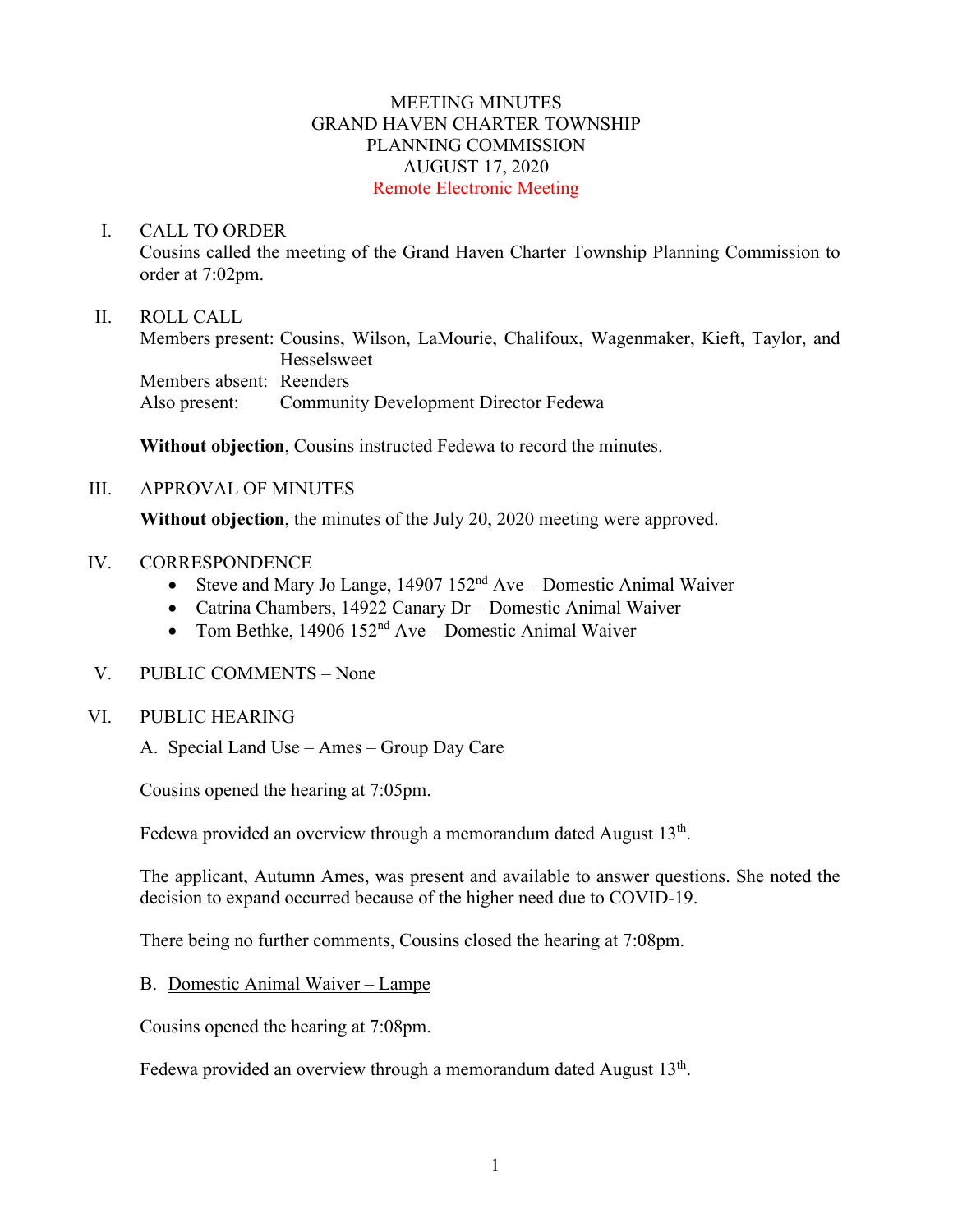The applicant, Dan Lampe, was present, available to answer questions, and provided the following information:

- Have award-winning American racing pigeons. Serious hobby and unaware it would be a violation of local ordinances.
- Pigeons are flock animals and mate for life.

Fedewa provided an overview of the correspondence. The Lange's object to the request. Chambers and Bethke have no objection. Chambers was present and provided the following comments:

- Neighbor of the Lampe's and Lange's. Has no objection to the request.
- No issues with the pigeons and wasn't aware of them until they were being flown one day.
- Hears song birds, and not the pigeons.

There being no further comments, Cousins closed the hearing at 7:22pm.

## VII. OLD BUSINESS

## A. Special Land Use – Ames – Group Day Care

The Planning Commission does not find any concerns with the application and supports the expansion of the small business.

**Motion** by Chalifoux, supported by Taylor, to **conditionally approve** the Special Land Use application to allow Group Day Care Home at 14899 Glendora Place. This approval is based on the application meeting the standards set forth by the Grand Haven Charter Township Zoning Ordinance. This motion is subject to, and incorporates, the following condition and report.

1. Applicant shall provide a copy of the Group Day Care license to the Township.

#### **Which motion carried unanimously.**

#### REPORT OF FINDINGS – GROUP DAY CARE – AMES

- 1. This approval is based on the affirmative findings that each of the following standards of Section 12.04 have been fulfilled:
	- A. The proposed use is consistent with and promotes the intent and purpose of this Ordinance.
	- B. The proposed use is of such location, size, density, and character as to be compatible with adjacent uses of land and the orderly development of the district in which situated and of adjacent districts.
	- C. The proposed use does not have a substantially detrimental effect upon, nor substantially impair the value of, neighborhood property.
	- D. The proposed use is reasonably compatible with the natural environment of the subject premises and adjacent premises.
	- E. The proposed use does not unduly interfere with provision of adequate light or air, nor overcrowd land or cause a severe concentration of population.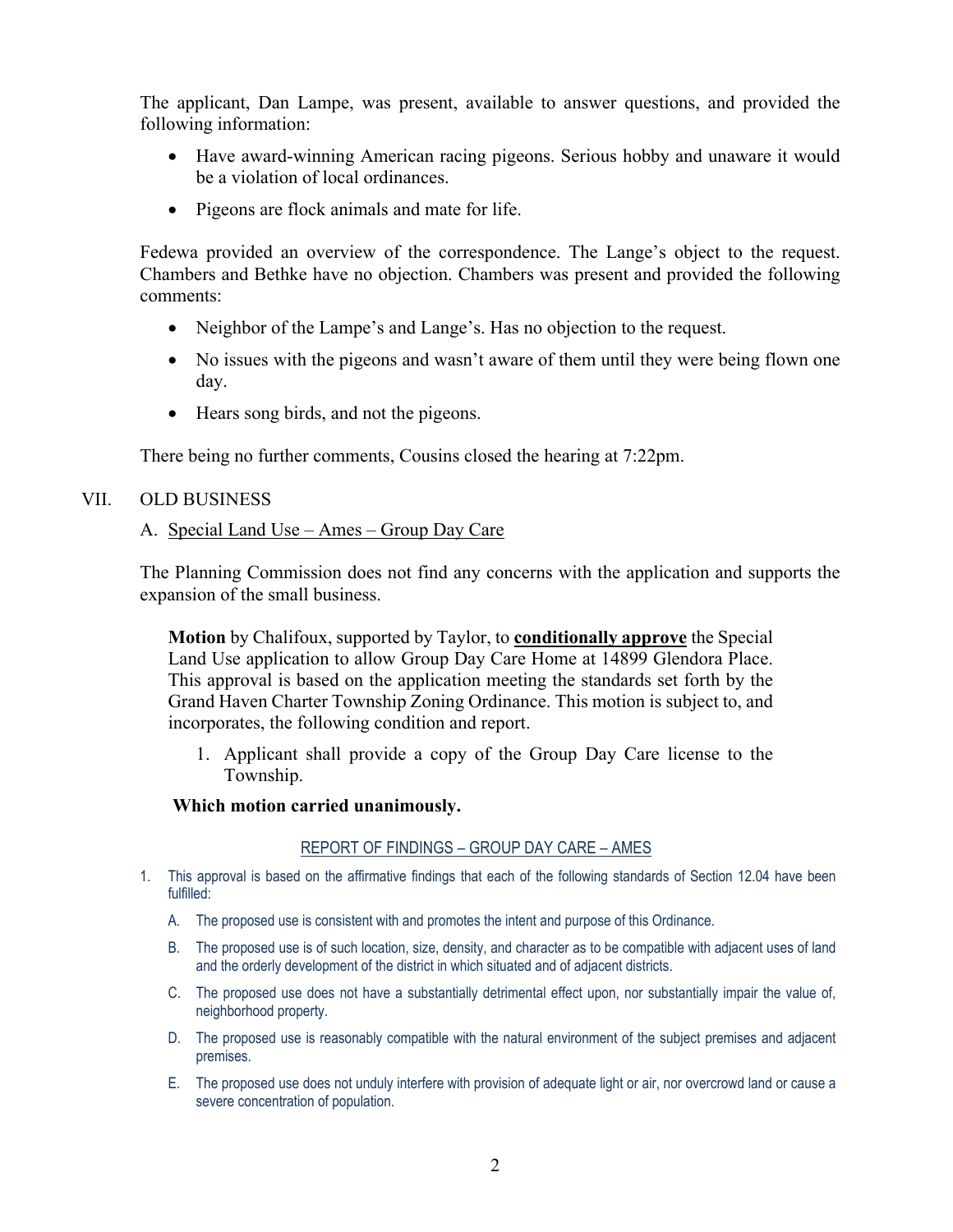- F. The proposed use does not interfere or unduly burden water supply facilities, sewage collection and disposal systems, park and recreational facilities, and other public services.
- G. The proposed use is such that traffic and assembly of people relating to the use will not be hazardous, or inconvenient to the neighborhood, nor unduly conflict with normal traffic of the neighborhood.
- H. The proposed use is consistent with the health, safety, and welfare of the Township.
- I. The proposed use is such that traffic to, from, and on the premises and the assembly of persons relation to such use will not be hazardous, or inconvenient to the neighborhood, nor unduly conflict with the normal traffic of the neighborhood, considering, among other things: safe and convenient routes for pedestrian traffic, particularly of children, the relationship of the proposed use to main thoroughfares and to streets and intersections, and the general character and intensity of the existing and potential development of the neighborhood.
- 2. The application meets the site plan review standards of Section 18.07.G of the Zoning Ordinance. Specifically, the Planning Commission finds as follows:
	- A. The uses proposed will not adversely affect the public health, safety, or welfare. Uses and structures located on the site take into account topography, size of the property, the uses on adjoining property and the relationship and size of buildings to the site. The site will be developed so as not to impede the normal and orderly development or improvement of surrounding property for uses permitted in this ordinance.
	- B. Safe, convenient, uncontested, and well defined vehicular and pedestrian circulation is provided for ingress/egress points and within the site. Drives, streets and other circulation routes are designed to promote safe and efficient traffic operations within the site and at ingress/egress points.
	- C. The arrangement of public or private vehicular and pedestrian connections to existing or planned streets in the area are planned to provide a safe and efficient circulation system for traffic within the Township.
	- D. Removal or alterations of significant natural features are restricted to those areas which are reasonably necessary to develop the site in accordance with the requirements of this Ordinance. The Planning Commission has required that landscaping, buffers, and/or greenbelts be preserved and/or provided to ensure that proposed uses will be adequately buffered from one another and from surrounding public and private property.
	- E. Areas of natural drainage such as swales, wetlands, ponds, or swamps are protected and preserved insofar as practical in their natural state to provide areas for natural habitat, preserve drainage patterns and maintain the natural characteristics of the land.
	- F. The site plan provides reasonable visual and sound privacy for all dwelling units located therein and adjacent thereto. Fences, walls, barriers, and/or landscaping shall be used, as appropriate, to accomplish these purposes.
	- G. All buildings and groups of buildings are arranged so as to permit necessary emergency vehicle access as requested by the Fire/Rescue Department.
	- H. All streets and driveways are developed in accordance with the Township Subdivision Control Ordinance, the Ottawa County Road Commission and/or Michigan Department of Transportation specifications, as appropriate, unless developed as a private road in accordance with the requirements for private roads in the codified ordinances of the Township.
	- I. Sidewalks or pathways shall be deemed to be required along all public and private roadways unless the applicant provides compelling evidence, in the opinion of the Planning Commission, that they are not necessary for pedestrian access or safety.
	- J. Appropriate measures have been taken to ensure that removal of surface waters will not adversely affect neighboring properties or the public storm drainage system. Provisions have been made to accommodate storm water, prevent erosion and the formation of dust.
	- K. Exterior lighting is arranged so that it is deflected away from adjacent properties and so it does not interfere with the vision of motorists along adjacent streets. Lighting is minimized to reduce light pollution and preserve the rural character of the Township.
	- L. All loading and unloading areas and outside storage areas, including areas for the storage of trash, which face or are visible from residential districts or public streets, are screened.
	- M. Entrances and exits are provided at appropriate locations so as to maximize the convenience and safety for persons entering or leaving the site.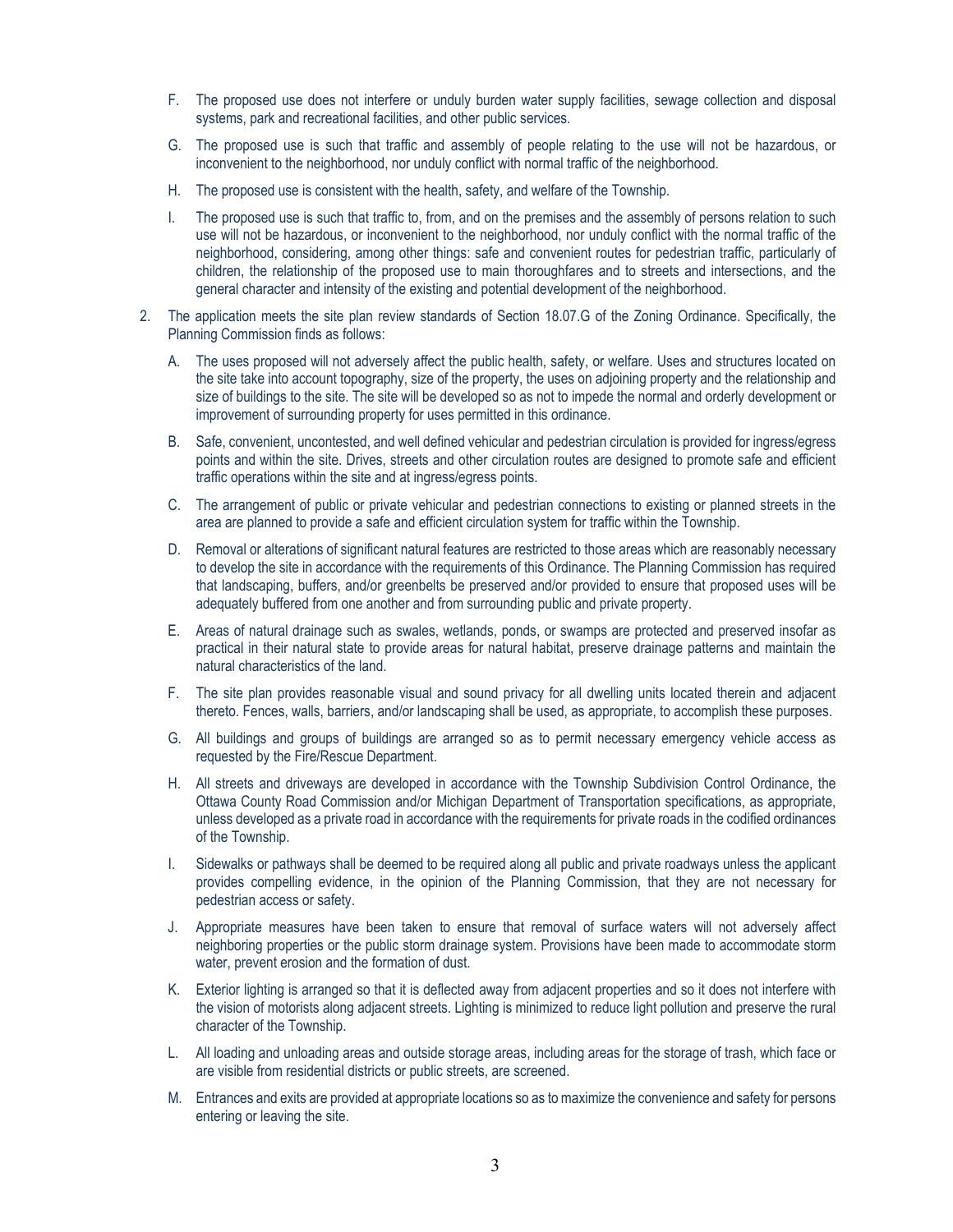- N. The site plans conform to all applicable requirements of County, State, Federal, and Township statutes and ordinances.
- O. As appropriate, fencing has been required by the Planning Commission around the boundaries of the development to minimize or prevent trespassing or other adverse effects on adjacent lands.
- P. The general purposes and spirit of this Ordinance and the Master Plan of the Township are maintained.
- B. Domestic Animal Waiver Lampe

The Planning Commission noted the following points of discussion:

- Confirmed that the enforcement action is suspended until the Planning Commission makes a final determination.
- Increasing animals from 5 to 8 could open a "can of worms."
- Property is in a typical neighborhood and owner takes a lot of pride in their hobby. Believes it's silly to be discussing this due to one complaint.
- The birds are small and have little waste.
- Birds are confined except for certain occasions.
- Prior to receiving the complaint, the property owners had approximately 25-30 pigeons. A mix between adults and squabs.
- If birds were sold as a result of the enforcement action, does that mean the birds have become a commercial operation rather than pets? Sounds like a kennel.
- The blue tarp on the back of one "loft" is not attractive in any yard.
- Questioned the number of accessory buildings on the lot.
	- o Fedewa indicated the Planning Commission will need to discuss whether "animal structures" constitute an accessory building and will incorporate that as a future text amendment.

**Motion** by Kieft, supported by LaMourie, to **table** the Domestic Animal Waiver request from Daniel and Doreen Lampe located at 14927 152<sup>nd</sup> Avenue. This request is tabled until the next regularly scheduled Planning Commission meeting. **Which motion carried unanimously.**

#### VIII. NEW BUSINESS

#### A. Site Plan Review – Grand Haven Custom Molding – Addition

Fedewa provided an overview through a memorandum dated August 13<sup>th</sup>.

The applicant's representatives, Steve Witte, PE of Nederveld and Trevor Petroelje of CopperRock Construction were present and offered the following:

• Described the events surrounding the need for GHCM storage. Prior to the Stay Home Order, a full building was needed. During and after the Stay Home Order, the need for expanded storage was reduced. However, during this time GHCM leased the vacant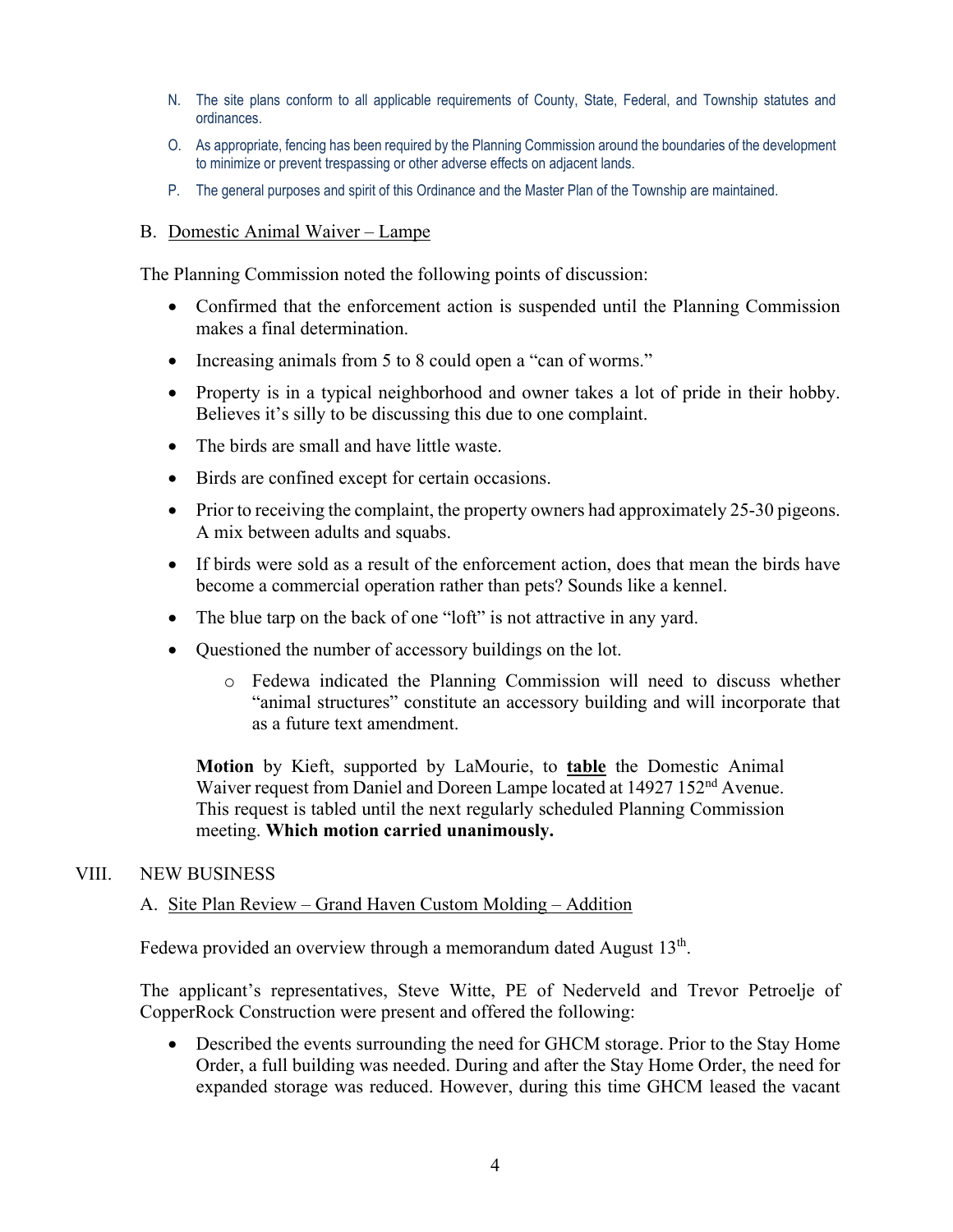part of the subject property to a tenant. GHCM chose to honor the lease and build an addition instead, which will only be used for storage.

- Ordinance requires 1 tree for every 500 sqft of open land. Have a wooded area but have not counted those trees yet. Uncertain what level of compliance they have with this provision.
- Doesn't understand the greenbelt requirement because the ordinance does not provide a specific number of trees to be planted.
- Believes the brown metal paneling is an acceptable building material because it matches the existing and is setback farther off the road than the front wall of the building.

The Planning Commission noted the following points of discussion:

- Inquired why GHCM chose to pursue an addition rather than building the new facility that was approved in May 2020.
- Urged the applicant to count the trees in order to allow discussion to occur.
- Confirmed the service bay doors are tall enough for semi-trucks at a 16-ft height.
- Questioned the applicant's resistance to landscaping.
- Appears the required landscaping in the greenbelt and parking lot perimeter can be placed in a way to satisfy the screening requirement of the new service bay doors.
- Directed to incorporate the required building materials.

**Motion** by Wilson, supported by Wagenmaker, to **conditionally approve** the Grand Haven Custom Molding Site Plan Review application for an addition located at 13800 172<sup>nd</sup> Avenue based on it meeting the requirements of the Zoning Ordinance. This motion is subject to, and incorporates, the following report. Approval is conditioned upon the following:

- 1. Provide a revised building elevation that includes the architectural detailing required by Section 8.11.B.2, and submit for review and approval to Staff and Chair Cousins. This shall be resolved prior to issuing a building permit.
- 2. Provide a revised landscape plan for Planning Commission approval. A new plan must be approved prior to receiving a Final Occupancy Certificate.
	- a. Add the required greenbelt. Must be 107 linear feet, natural arrangement, and species that will not have a mature height that impacts the overhead lines. Arrange in a way that it can double as screening for the service bay doors.
- 3. Provide staff with a list of the species in the basin seed mix to ensure milkweed is included.

# **Which motion carried unanimously.**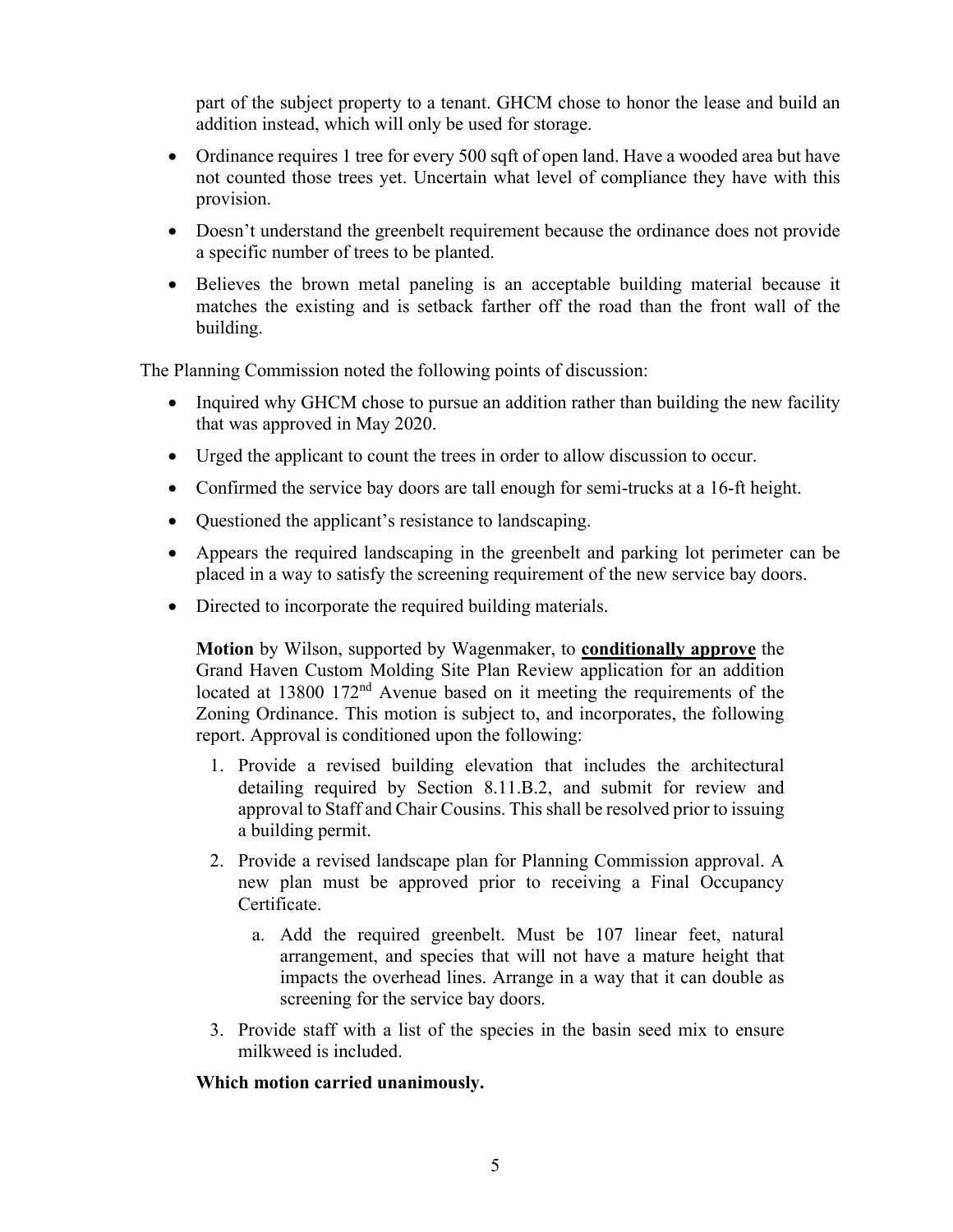#### REPORT OF FINDINGS – GRAND HAVEN CUSTOM MOLDING – ADDITION

- 1. The application meets the site plan review standards of Section 18.07.G of the Zoning Ordinance. Specifically, the Planning Commission finds as follows:
	- A. The uses proposed will not adversely affect the public health, safety, or welfare. Uses and structures located on the site take into account topography, size of the property, the uses on adjoining property and the relationship and size of buildings to the site.
	- B. The site will be developed so as not to impede the normal and orderly development or improvement of surrounding property for uses permitted in this ordinance.
	- C. Safe, convenient, uncontested, and well defined vehicular and pedestrian circulation is provided for ingress/egress points and within the site. Drives, streets and other circulation routes are designed to promote safe and efficient traffic operations within the site and at ingress/egress points.
	- D. The arrangement of public or private vehicular and pedestrian connections to existing or planned streets in the area are planned to provide a safe and efficient circulation system for traffic within the township.
	- E. Removal or alterations of significant natural features are restricted to those areas which are reasonably necessary to develop the site in accordance with the requirements of this Ordinance. The Planning Commission has required that landscaping, buffers, and/or greenbelts be preserved and/or provided to ensure that proposed uses will be adequately buffered from one another and from surrounding public and private property.
	- F. Areas of natural drainage such as swales, wetlands, ponds, or swamps are protected and preserved insofar as practical in their natural state to provide areas for natural habitat, preserve drainage patterns and maintain the natural characteristics of the land.
	- G. The site plan provides reasonable visual and sound privacy for all dwelling units located therein and adjacent thereto. Landscaping shall be used, as appropriate, to accomplish these purposes.
	- H. All buildings and groups of buildings are arranged so as to permit necessary emergency vehicle access as requested by the fire department.
	- I. All streets and driveways are developed in accordance with the Ottawa County Road Commission specifications, as appropriate.
	- J. Appropriate measures have been taken to ensure that removal of surface waters will not adversely affect neighboring properties or the public storm drainage system. Provisions have been made to accommodate stormwater, prevent erosion and the formation of dust.
	- K. Exterior lighting is arranged so that it is deflected away from adjacent properties and so it does not interfere with the vision of motorists along adjacent streets and consists of sharp cut-off fixtures.
	- L. All loading and unloading areas and outside storage areas, including areas for the storage of trash, which face or are visible from residential districts or public streets, are screened.
	- M. Entrances and exits are provided at appropriate locations so as to maximize the convenience and safety for persons entering or leaving the site.
	- N. The site plans conform to all applicable requirements of County, State, Federal, and Township statutes and ordinances.
	- O. The general purposes and spirit of this Ordinance and the Master Plan of the Township are maintained.
- 2. The Planning Commission also finds the Project complies with the Overlay Zone findings and statement of purpose found in Section 8.01 and 8.06 of the Zoning Ordinance.
	- A. The Project accommodates a variety of uses permitted by the underlying zoning, but ensures such uses are designed to achieve an attractive built and natural environment.
	- B. The Project provides architectural and site design standards that are more demanding than required elsewhere in the Township in order to promote harmonious development and complement the natural characteristics in the western sections of the Township.
	- C. The Project promotes public safety and efficient flow of vehicular traffic by minimizing conflicts from turning movements resulting from the proliferation of unnecessary curb cuts and driveways.
	- D. The Project ensures safe access by emergency vehicles.